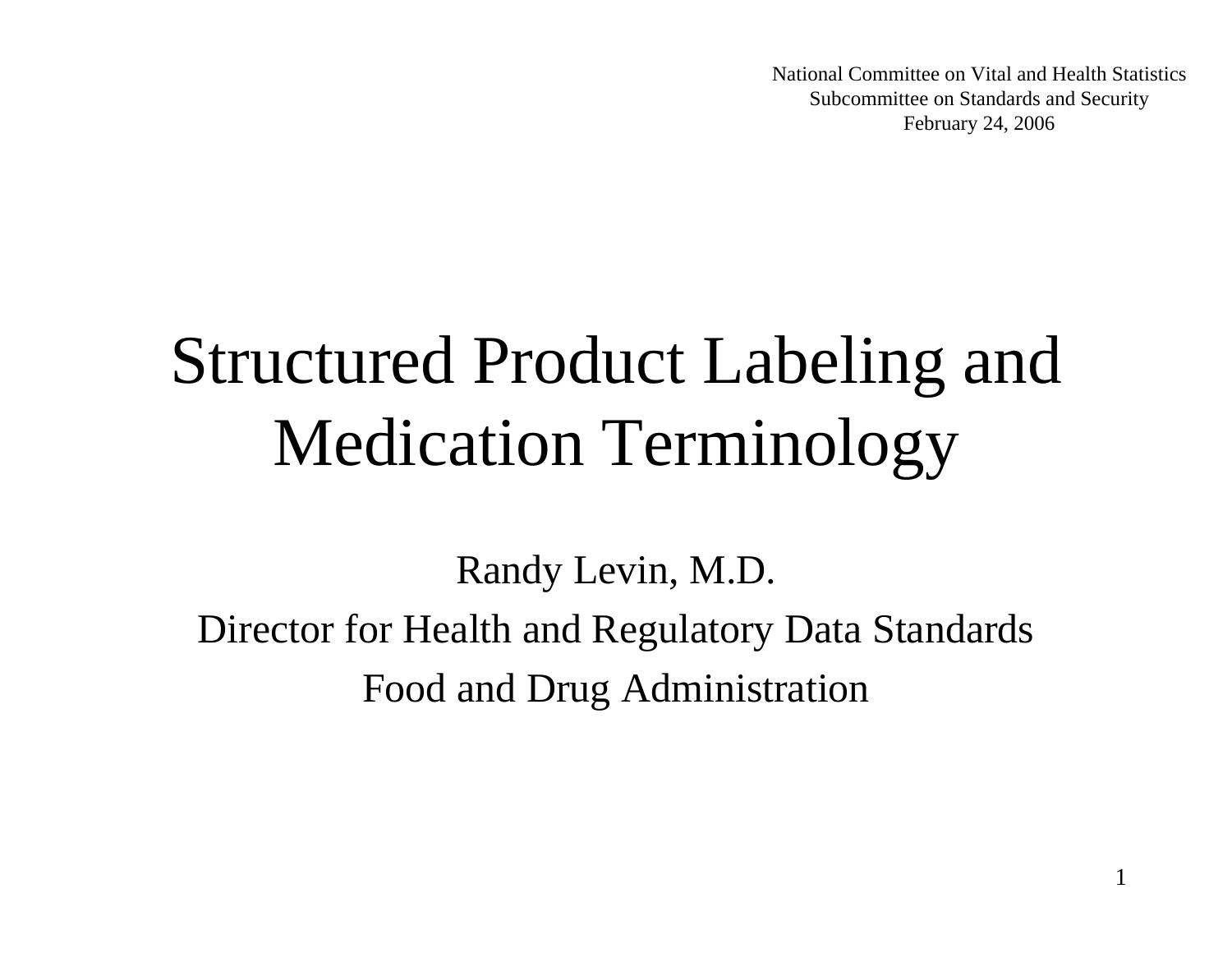### Overview

- Medication terminology standards
- Structured Product Labeling
- FDA Systems for Supporting Medication Terminology Standards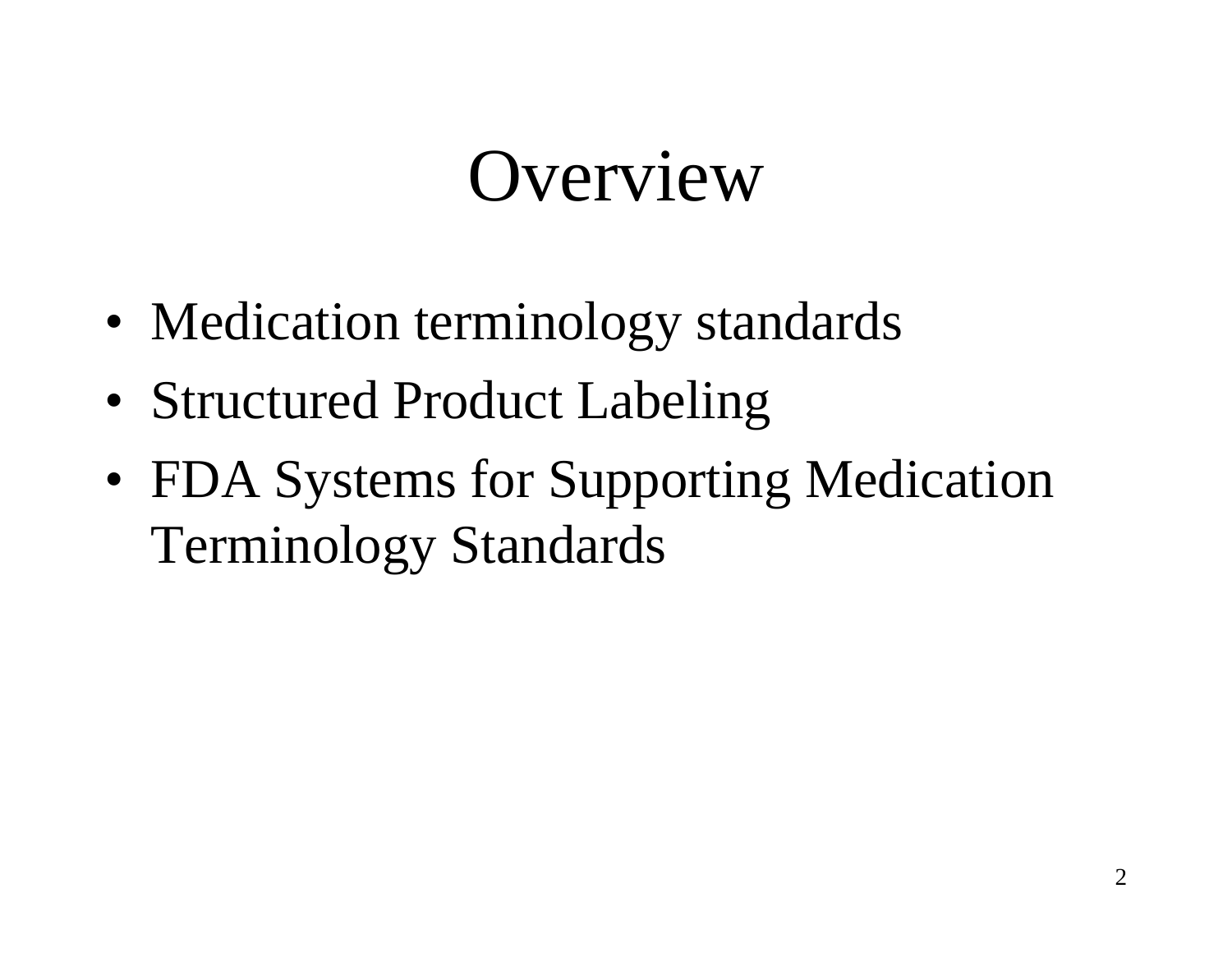- United States collaborators
	- National Library of Medicine (NLM)
	- Department of Veterans Affairs (VA)
	- National Cancer Institute (NCI)
	- United States Adopted Names Council (USAN)
	- United States Pharmacopeia (USP)
- International collaborators
	- International Conference on Harmonisation of Technical Requirements for Registration of Pharmaceuticals for Human Use (ICH)
- Terminology services
	- National Cancer Institute (NCI) Enterprise Vocabulary Services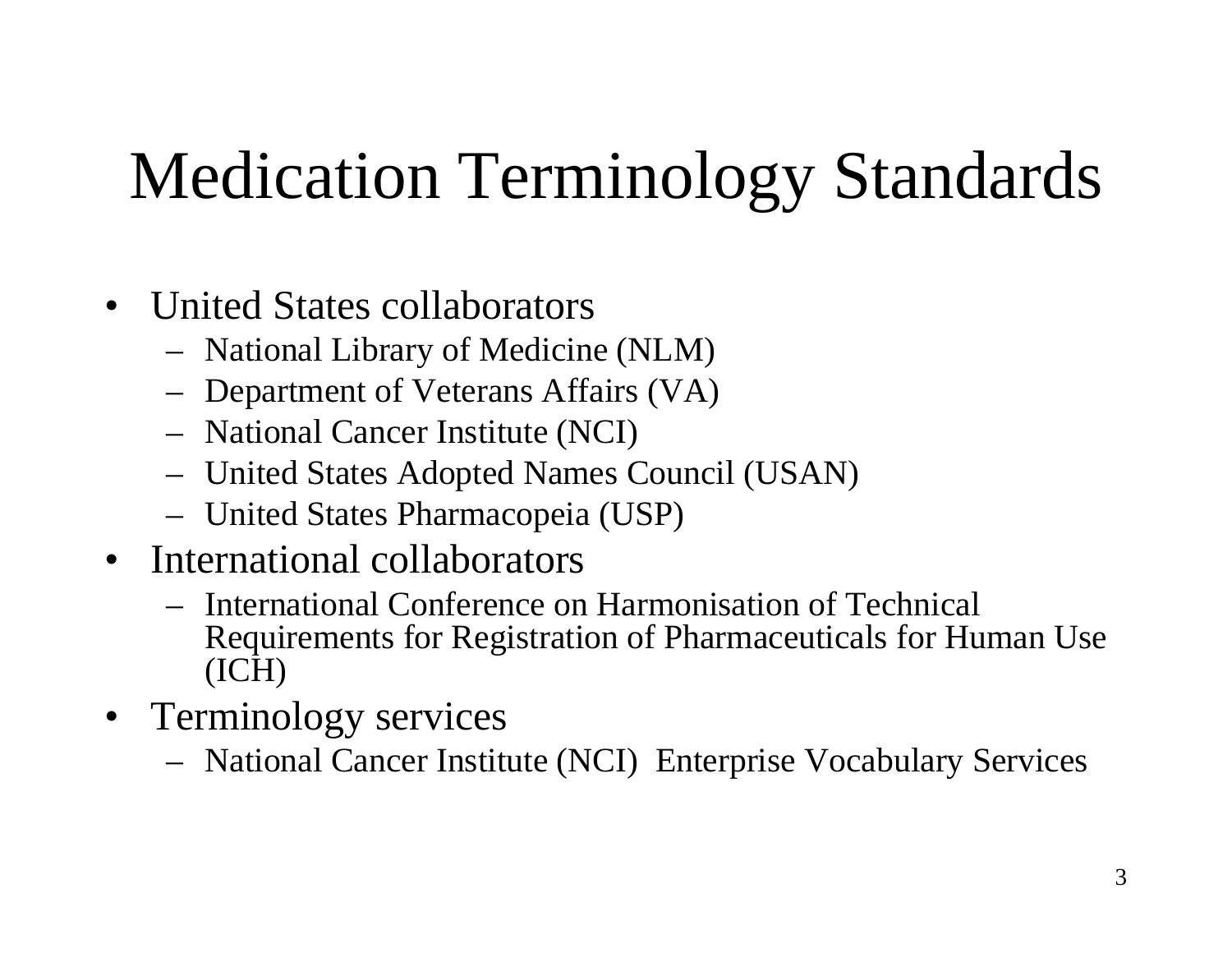- Ingredient
- Ingredient strength unit
- Dosage form
- Route of administration
- Package type
- Package unit
- Product
- Packaged product
- Generic drug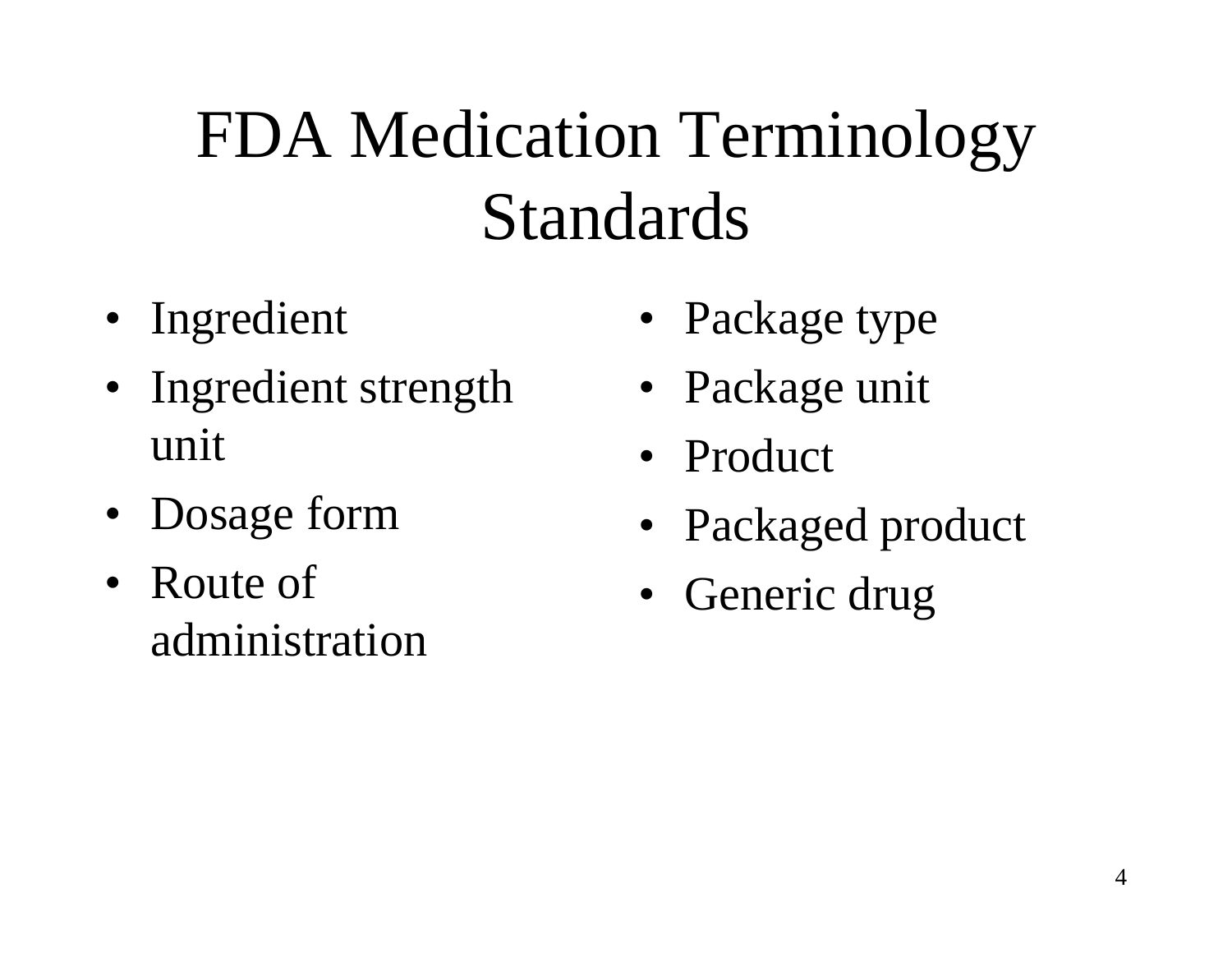- Ingredient name
	- Authority USAN/FDA
	- Terminology FDA Substance Registration System
	- Example name [UNII] ampicillin [7C782967RD], ampicillin sodium [JFN36L5S8K]
- Ingredient strength unit
	- Authority FDA
	- Terminology NCI Thesaurus
	- Example name [code] –milligram [C28253]
- Dosage form
	- Authority FDA
	- Terminology NCI Thesaurus
	- Example name [code] tablet, chewable [ C42893]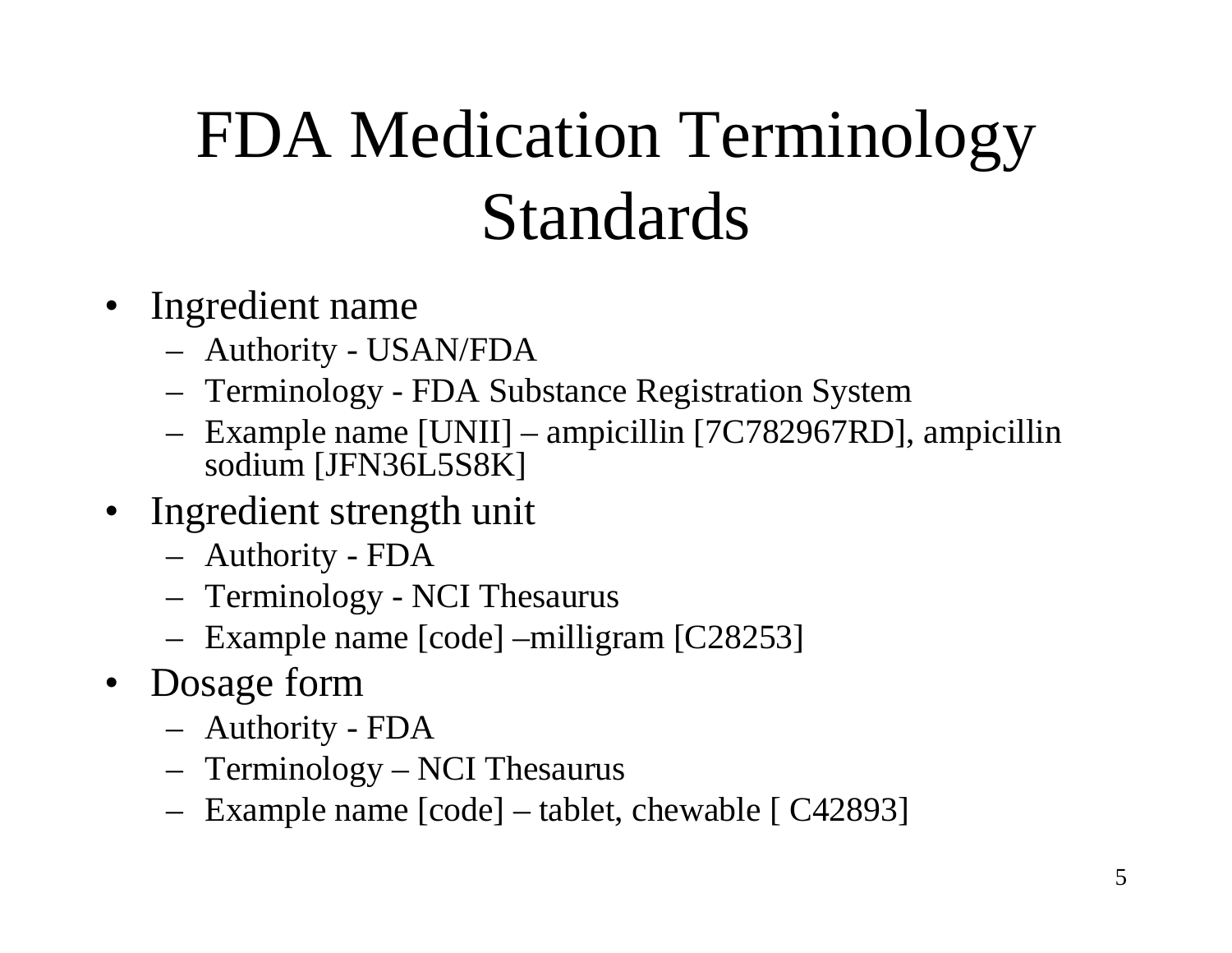- Route of administration
	- Authority FDA
	- Terminology NCI Thesaurus
	- Example name [code] –oral [C38288]
- Package type
	- Authority FDA
	- Terminology NCI Thesaurus
	- Example name [code] bottle [C43169]
- Package quantity units
	- Authority FDA
	- Terminology NCI Thesaurus
	- Example name [code] tablet [C48542]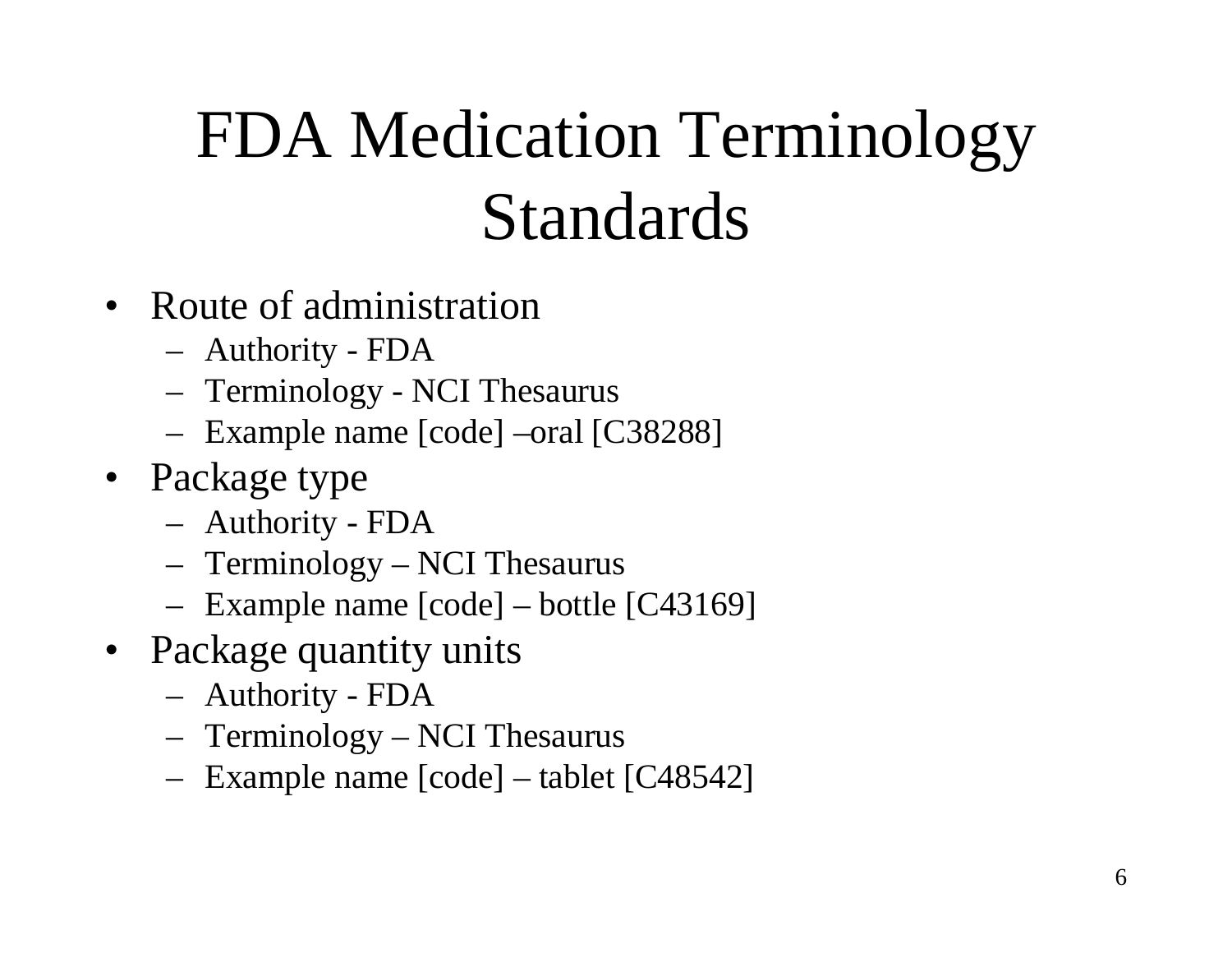- Product
	- Authority FDA
	- Terminology FDA NDC system
	- Example name [code] Sinemet 25/100 [0056-0650]
- Packaged product
	- Terminology FDA NDC system
	- Example name [code] Sinemet 25/100 bottle of 100 tablets [0056-0650-68]
- Generic drug
	- Authority FDA
	- Example name carbidopa levodopa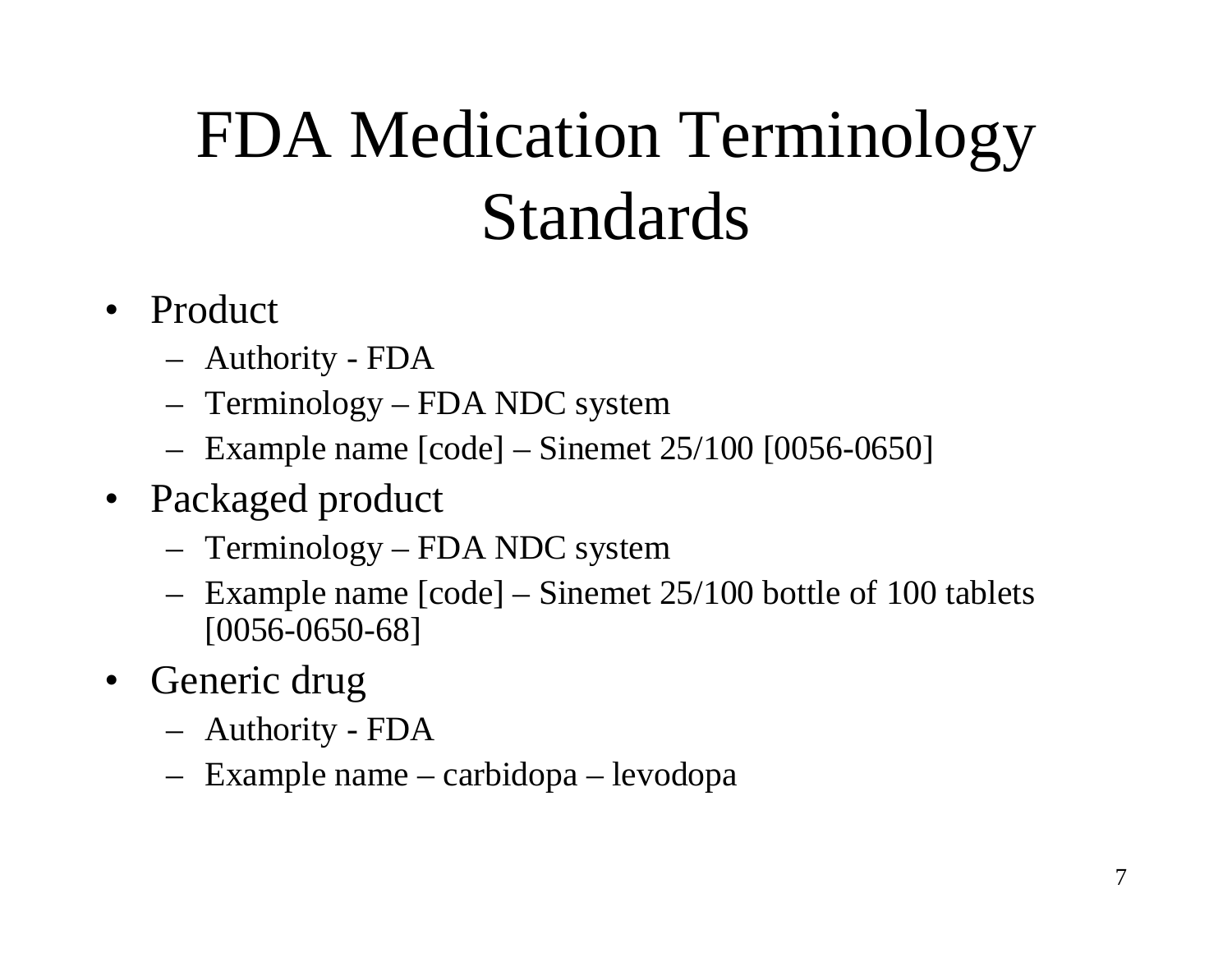### Structured Product Labeling (SPL)

- Standard for the exchange of medication information – HL7 v3 standard based on Clinical Document Architecture
- SPL for drug products include:
	- Content of labeling
		- Narrative text of the labeling describing how and when to use medication
	- Drug listing data elements
		- Structured format for describing the drug product including ingredients and packaging
	- Highlights data elements
		- Structured format for describing drug indications, drug class, drug interactions and adverse reactions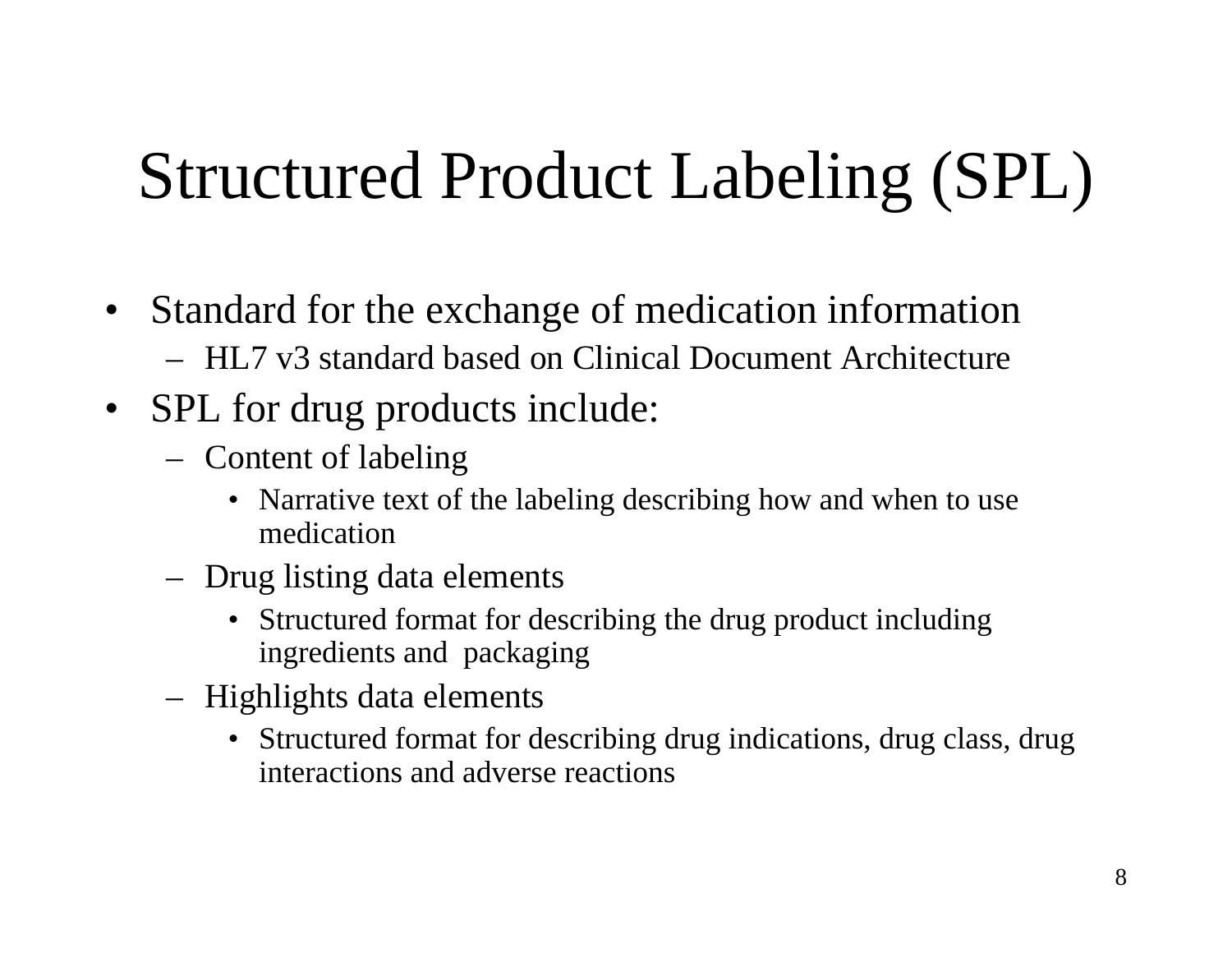# Drug Listing Data Elements

#### $\bullet$ Product

- Proprietary (brand) and nonproprietary (generic) name and code
- Ingredient and active moiety name and code
- Ingredient strength
- Dosage form
- Appearance (imprint, color, shape, size, score, coating, symbol)
- Route of administration
- DEA schedule
- Packaging
	- Package quantity
	- Package type and code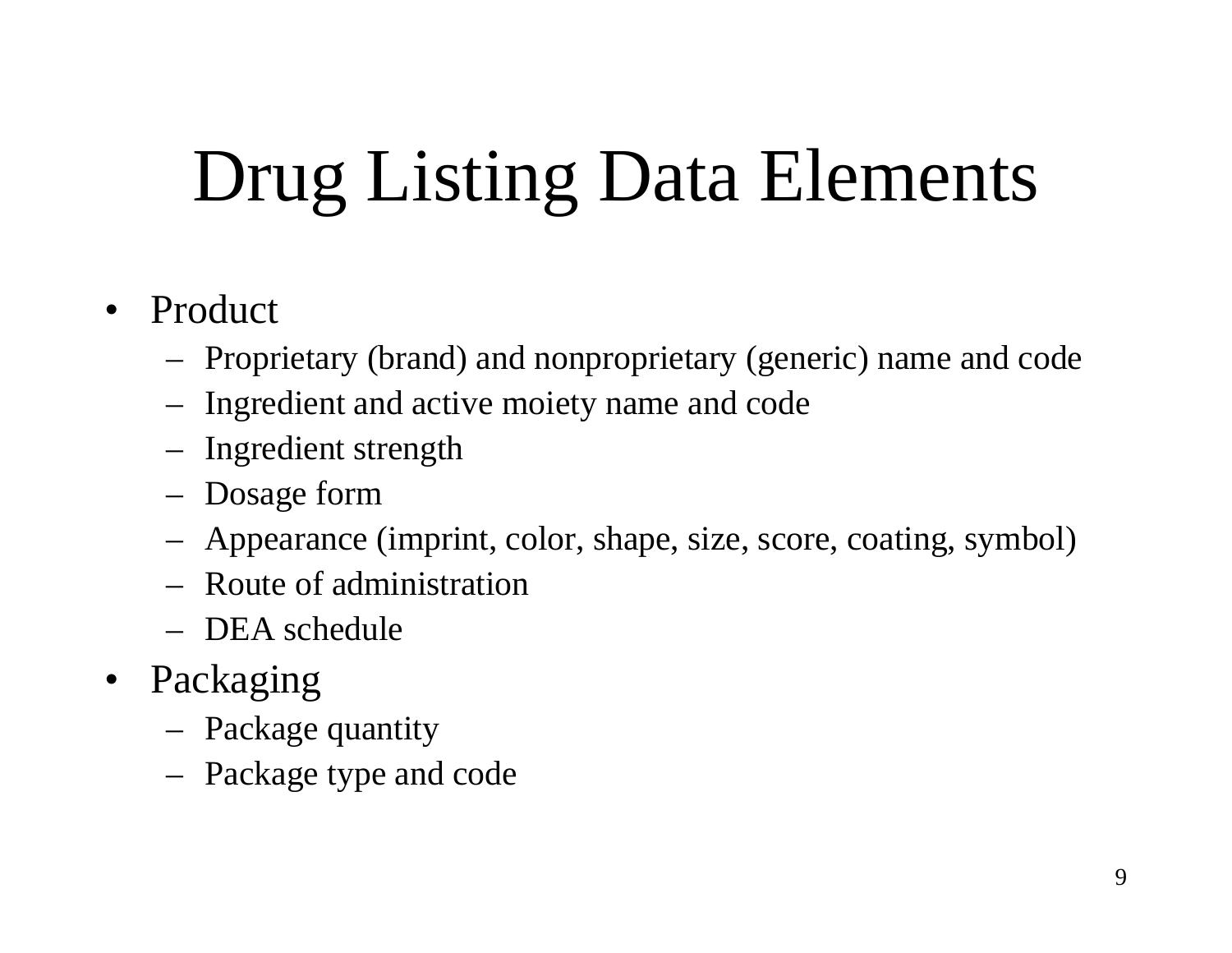# Highlights Data Elements

- Indication
	- Indication and limitation of use
- Pharmacological class
	- Mechanism of action, physiologic effect, chemical class
- Key interactions with drugs and foods
	- Contributing factors and consequences
- Key adverse reactions
	- Most common and most severe adverse reactions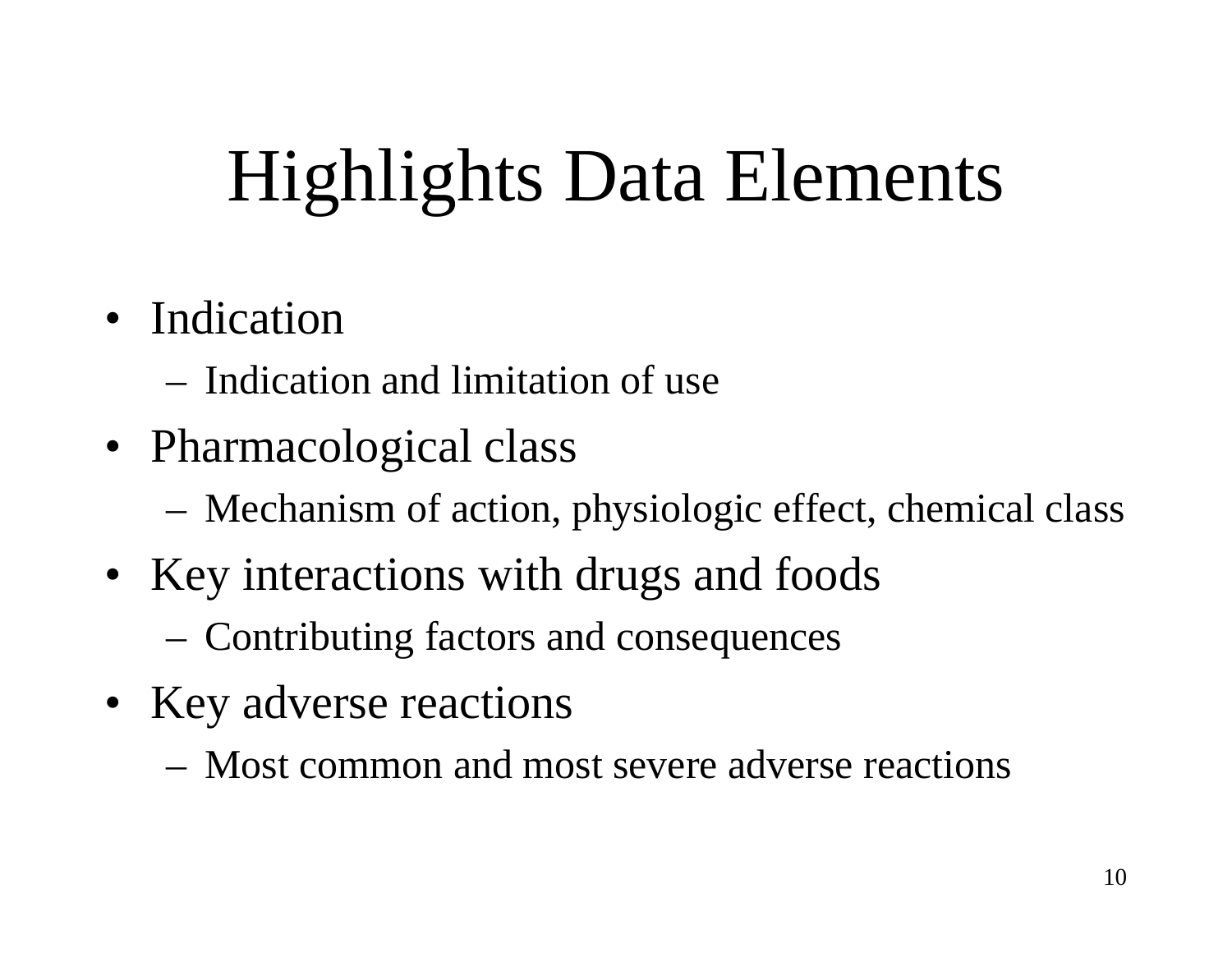### FDA Systems Supporting Medication Terminology Standards

- FDA Substance Registration System
- Electronic Labeling Information Processing System
- Electronic Drug listing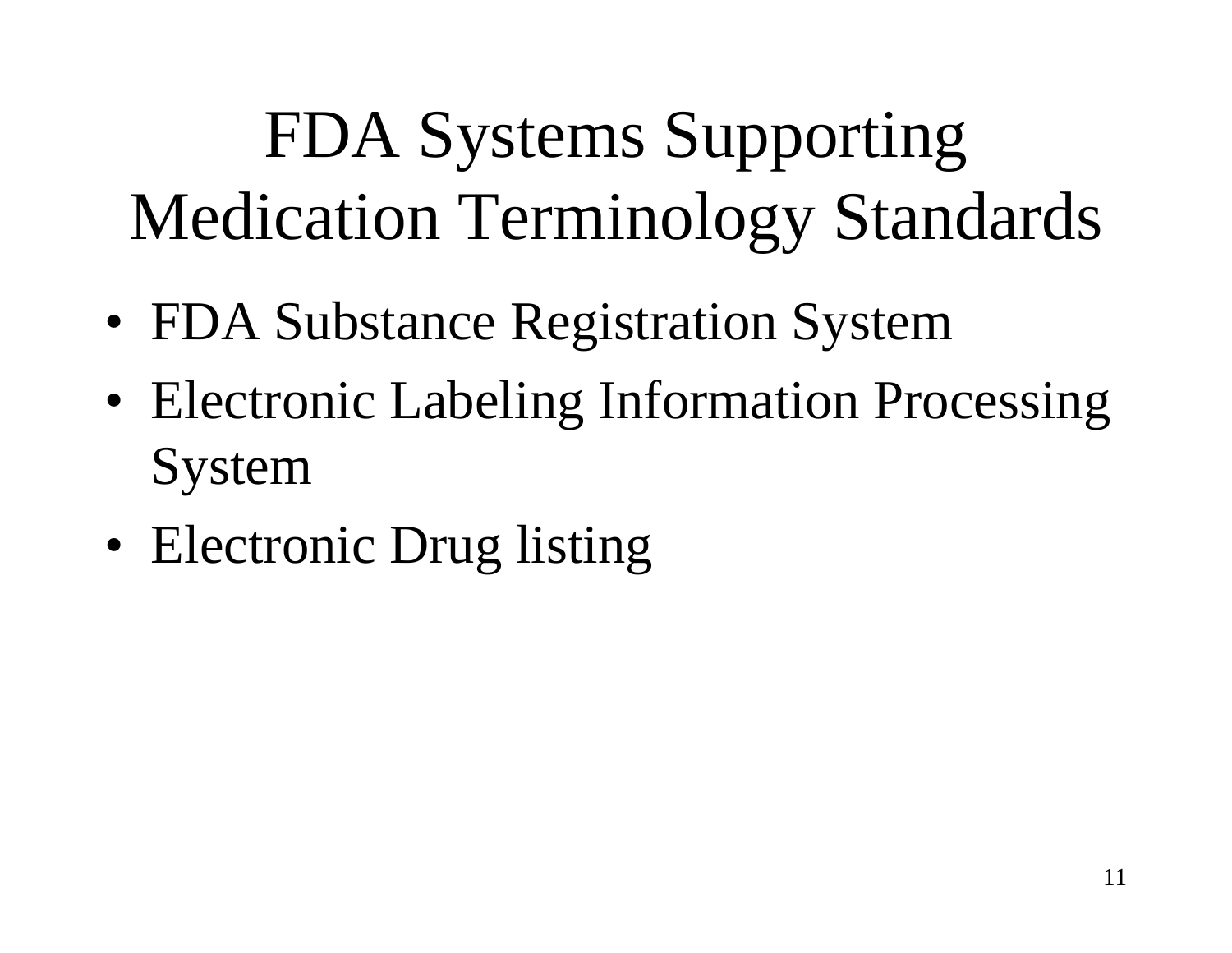## FDA Substance Registration System (FDA SRS)

- Computer system for generating Unique Ingredient Identifier (UNII) based on:
	- Molecular structure
	- Identifying nomenclature
	- Identifying processes
- Status
	- In operation system includes UNII for active ingredients for approved prescription drugs
- Next steps
	- Active ingredients for non prescription drugs
	- Inactive ingredients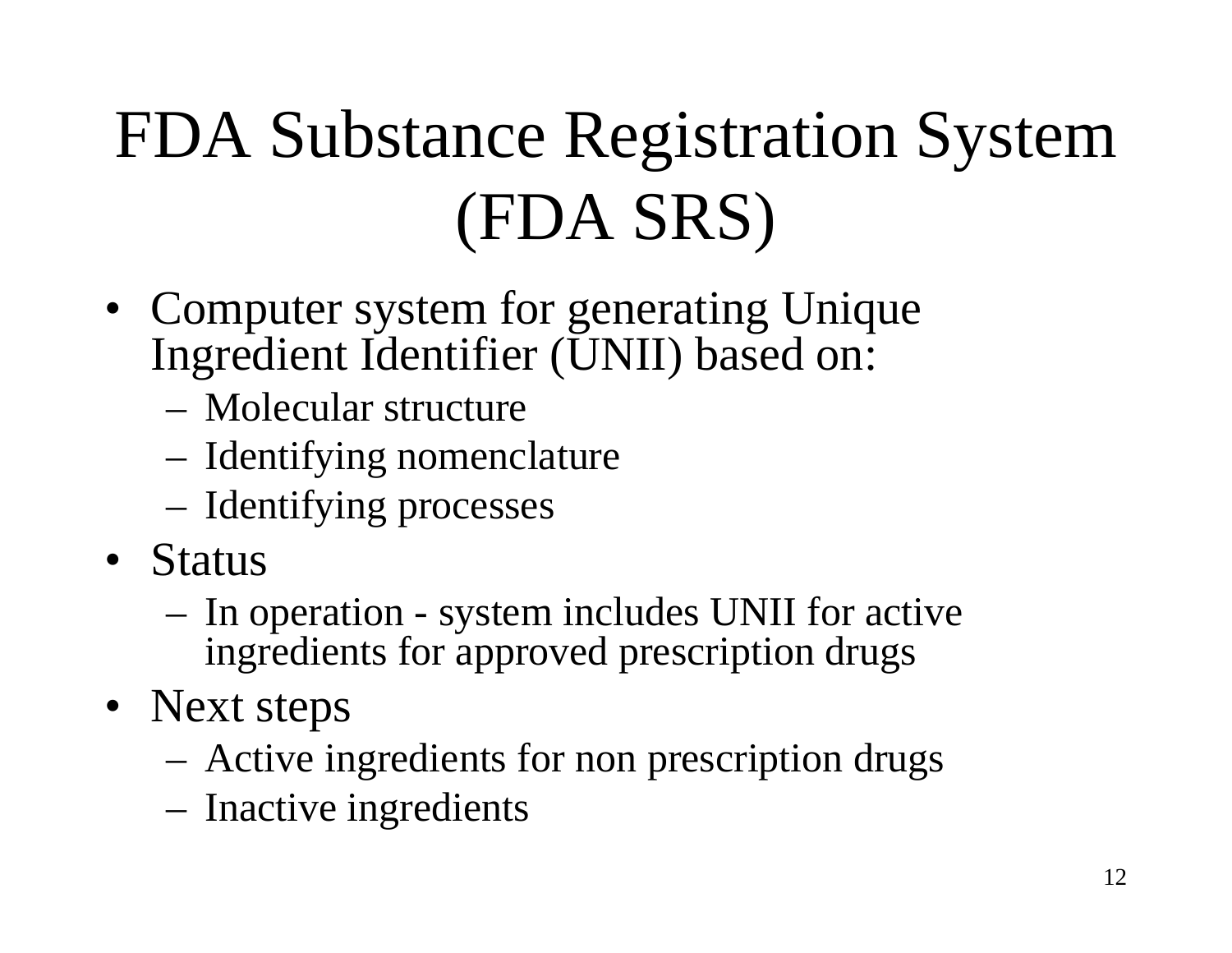# Electronic Labeling Information Processing System (ELIPS)

- Computer system for managing Structured Product Labeling
- Status
	- In operation importing SPL for legacy approved prescription drugs (planned completion - 12/06)
- Next steps
	- Manage SPL changes for approved prescription drugs
	- Import and manage SPL for other marketed drugs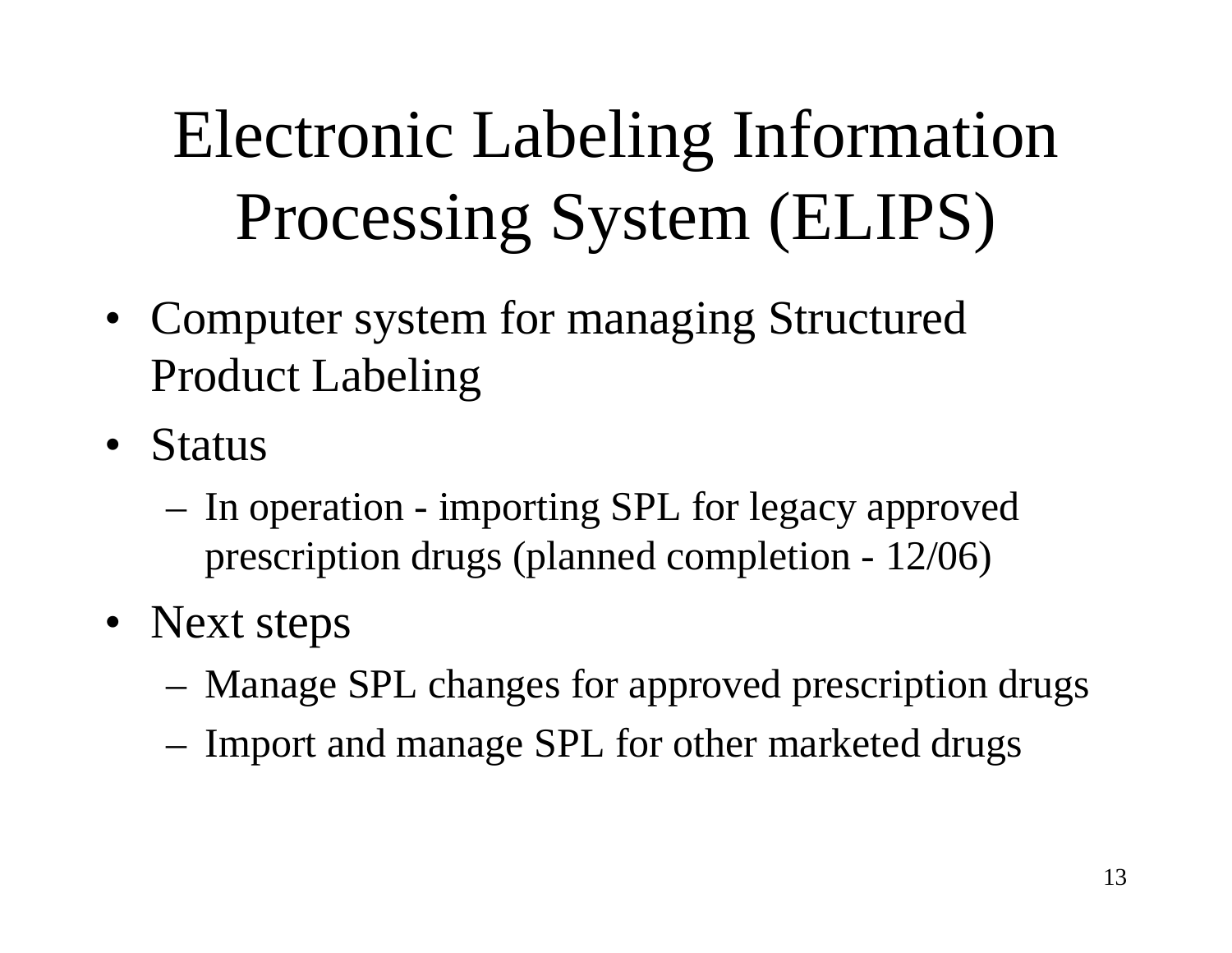# Electronic Drug Listing (ELIST)

- Computer system for managing inventory of all drug products marketed in the United States
	- Automated drug listing services
- Status
	- In development reengineering process from manual, paper based process to automated, electronic based process
- Next steps
	- Develop and implement automated systems
	- Update regulations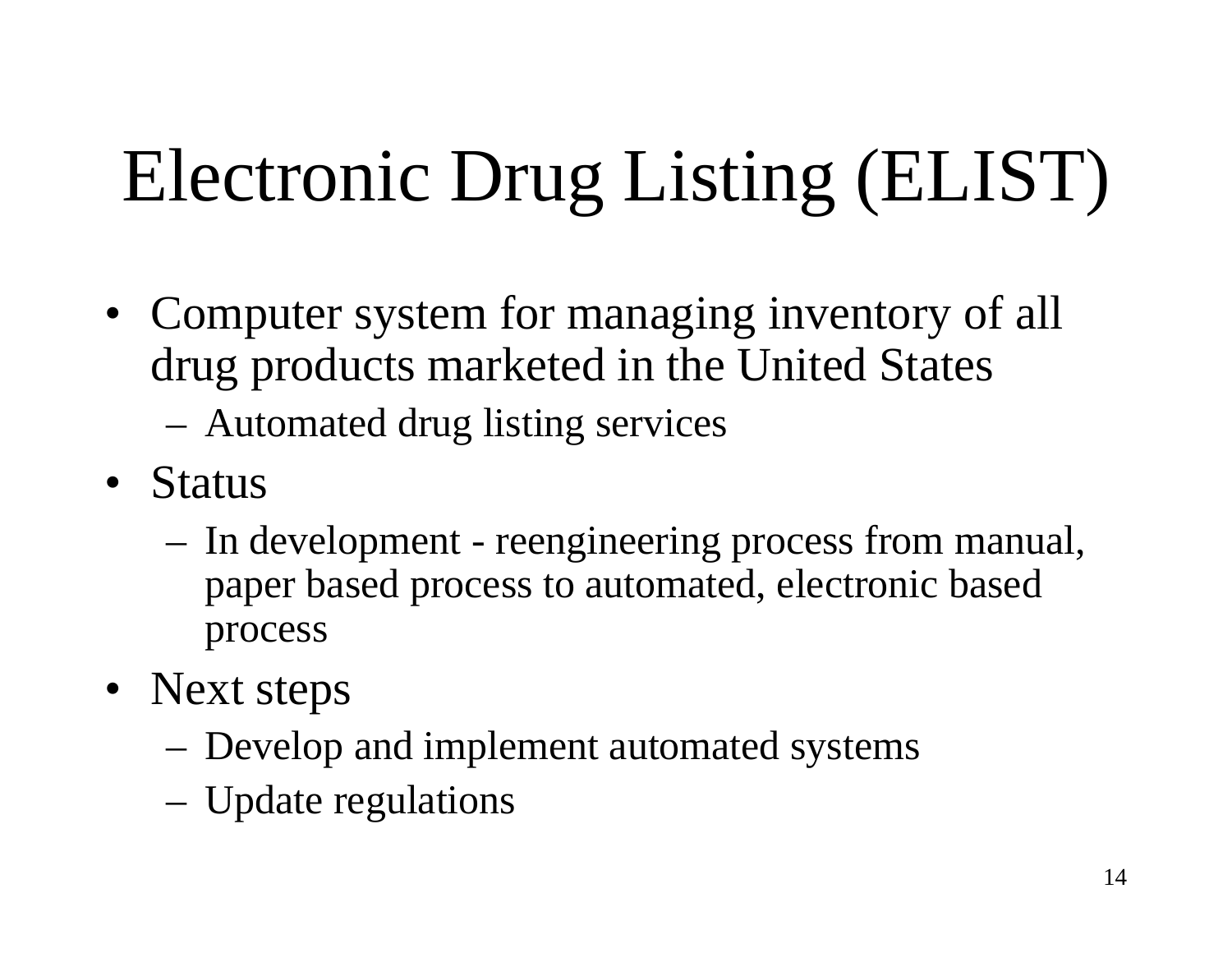### Electronic Drug Listing Next Steps

- Systems development
	- Phase 1 (ELIPS)
		- Scope Data collection for approved prescription drugs
		- Funding provided by the Agency for Healthcare Research and Quality (AHRQ)
		- Completed October 2006
	- Phase 2 (ELIST)
		- Scope drug listing process for all marketed drugs
		- Funding AHRQ?
		- Estimated completion date with funding Q1 2007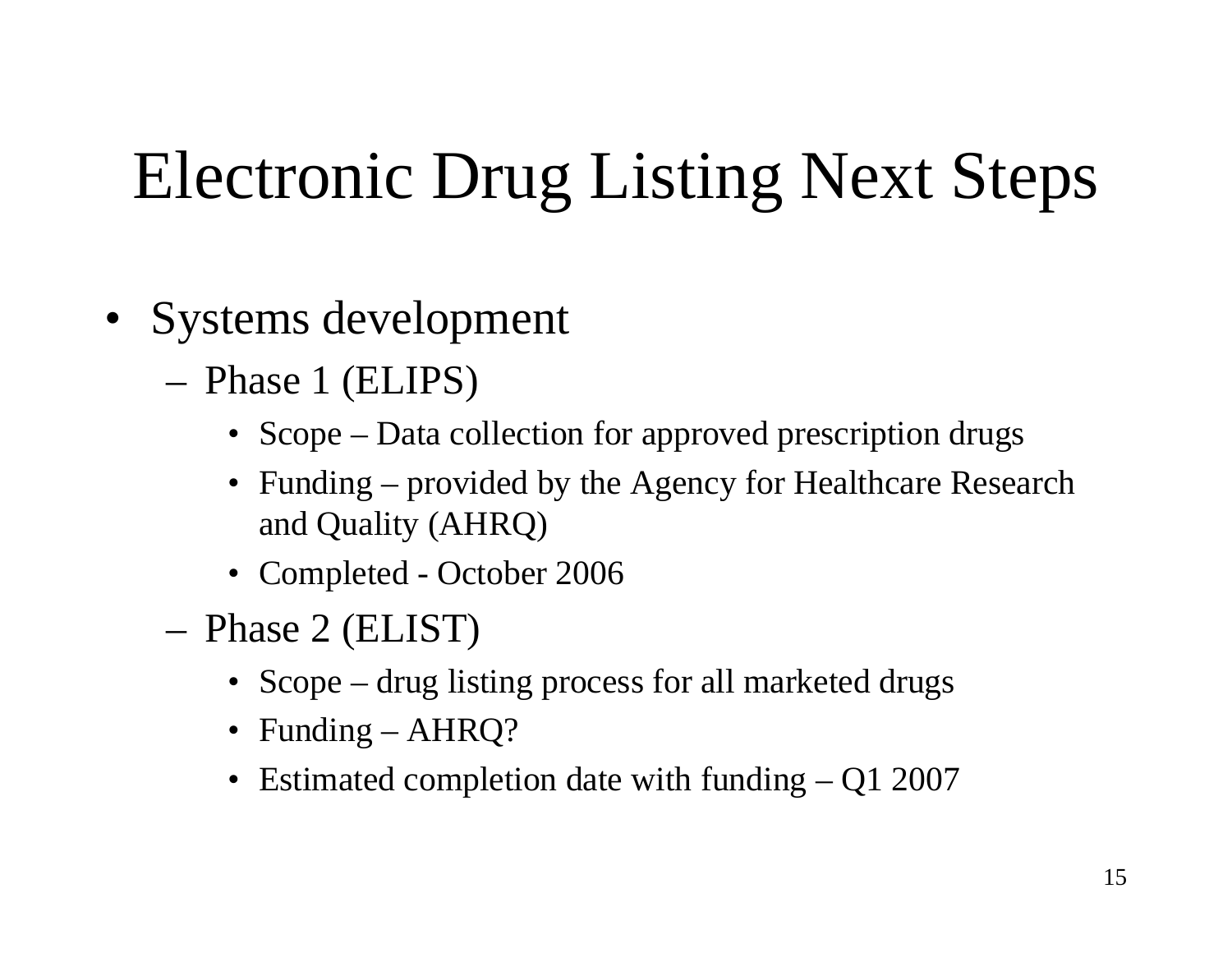# Electronic Drug Listing

- Regulation changes
	- Proposed rule
		- Planned proposal release Q3 2006
	- Final rule
		- Planned final rule Q4 2007